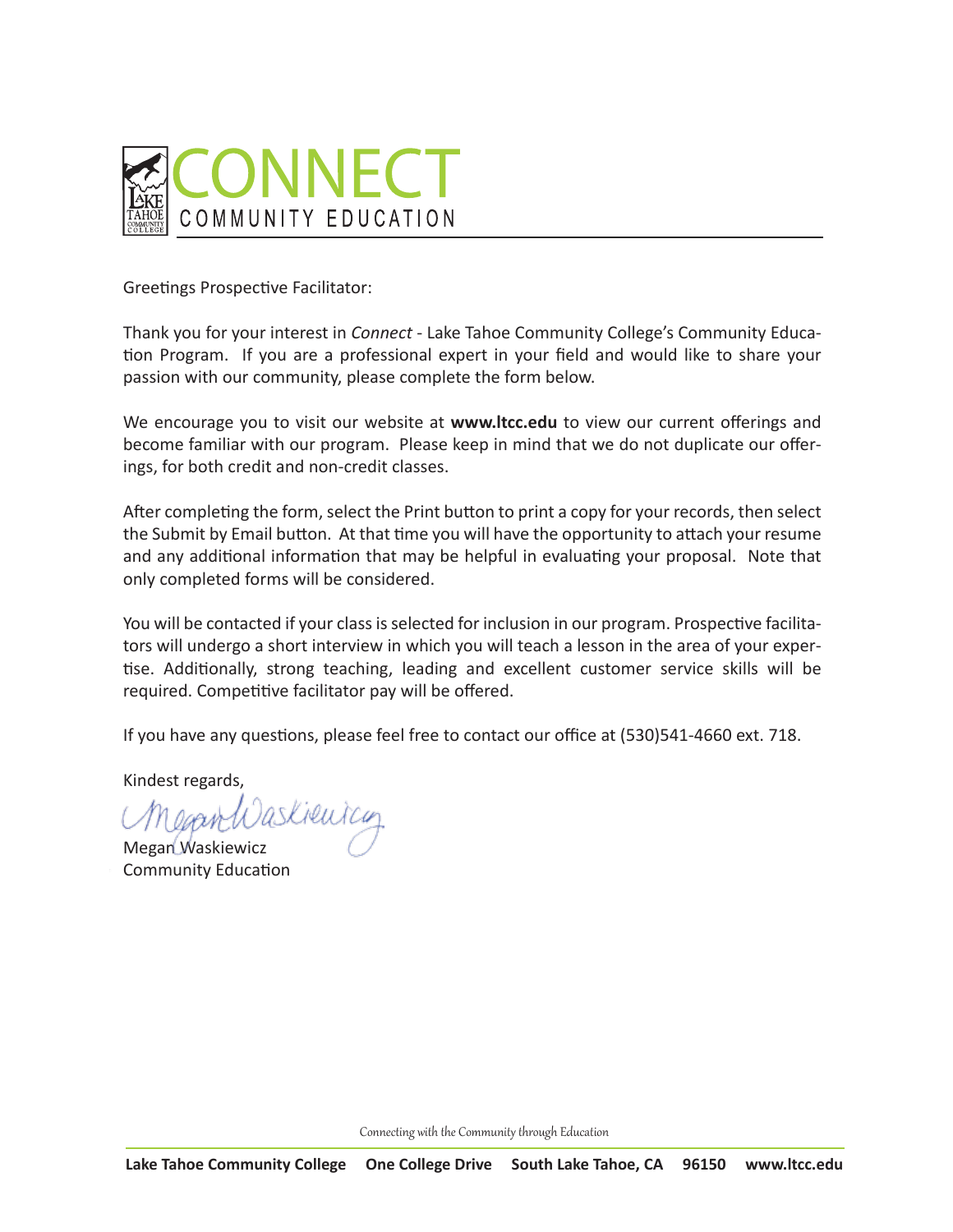

## **CLASS PROPOSAL FORM**

\_\_\_\_\_\_\_\_\_\_\_\_\_\_\_\_\_\_\_\_\_\_\_\_\_\_\_\_\_\_\_\_\_\_\_\_\_\_\_ Date

Last Name First Name

\_\_\_\_\_\_\_\_\_\_\_\_\_\_\_\_\_\_\_\_\_\_\_\_\_\_\_\_\_\_\_\_\_\_\_\_\_\_\_ \_\_\_\_\_\_\_\_\_\_\_\_\_\_\_\_\_\_\_\_\_\_\_\_\_\_\_\_\_\_\_\_\_\_\_\_\_\_\_\_

**PROPOSED CLASS INFORMATION**

Class Title \_\_\_\_\_\_\_\_\_\_\_\_\_\_\_\_\_\_\_\_\_\_\_\_\_\_\_\_\_\_\_\_\_\_\_\_\_\_\_\_\_\_\_\_\_\_\_\_\_\_\_\_\_\_\_\_\_\_\_\_\_\_\_\_\_\_\_\_\_\_\_\_\_\_\_\_\_\_\_\_\_\_

Class Description (50 words or less):

Expected Learning Objectives

| Any Additional Fees (please explain): \$ |
|------------------------------------------|
|                                          |
| Other:                                   |